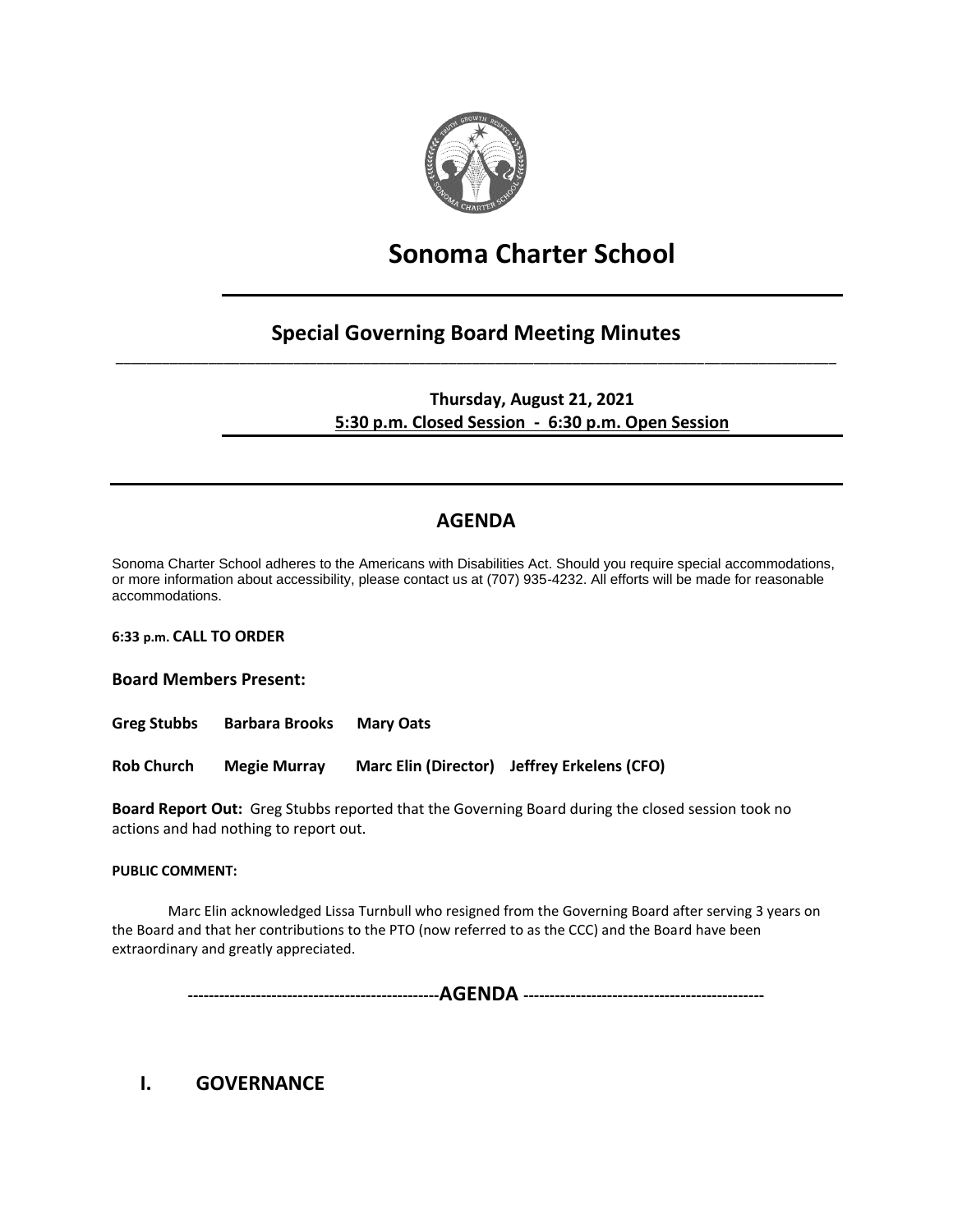**A) SCS Governing Board Meeting Calendar for 2021-22………………………**Action The Governing Board discussed and approved on a vote of 5-0 to meet on the second Monday of each month with additional meetings to be scheduled as necessary. The scheduled meeting dates are the following:

> August 30, 2021 September 13, 2021 October 11, 2021 November 8, 2021 December 13, 2021 January 10, 2022 February 14, 2022 March 7, 2022 April 11, 2022 May 9, 20222 June 6, 2022

#### **B) Independent Study Policy (Resolution 8.12 2021)………………………………………**Action

The State Legislature has approved a new law (AB/SB 130) which makes full-time and "inperson" instruction the norm for 2021-22. For those who are unable to return to campus due to their health being put at risk by in-person instruction, AB/SB 130 outlines the Board Policy and Administrative Regulations related to the new requirements for Independent Study under AB/SB130. (*see attached Resolution 8-12 2021)*

- The Board was asked to review and adopt a policy to provide independent study for students who might have health risks that prohibit them attending class on campus.
- Marc explained the results of a survey sent to all parents of students about the new independent study guidelines from the state mandate but described to the Board how the mandate did not necessarily apply to small schools such as the Sonoma Charter School. He further explained that SCS should consider adopting the policy and further that:
	- 1) The decision to adopt the policy had to be voted on prior to school opening – hence the special meeting called for August 12, 2021.
	- 2) He clarified the difference between instruction provided during past Distance Learning and the independent study policy that requires more support by parents and less direct instruction to students at home who opt for the independent study.
	- 3) A parent conference with all parents who choose this service option is required and a contract is signed by parents.
	- 4) Progress and success will be measured on-going and if a student appears to not be succeeding, he or she will be disenrolled and return to school where a space is open for them.
	- 5) Families may continue the entire school year if the student is succeeding. The service is also available for any students who require at-home quarantine or illness recovery from COVID.